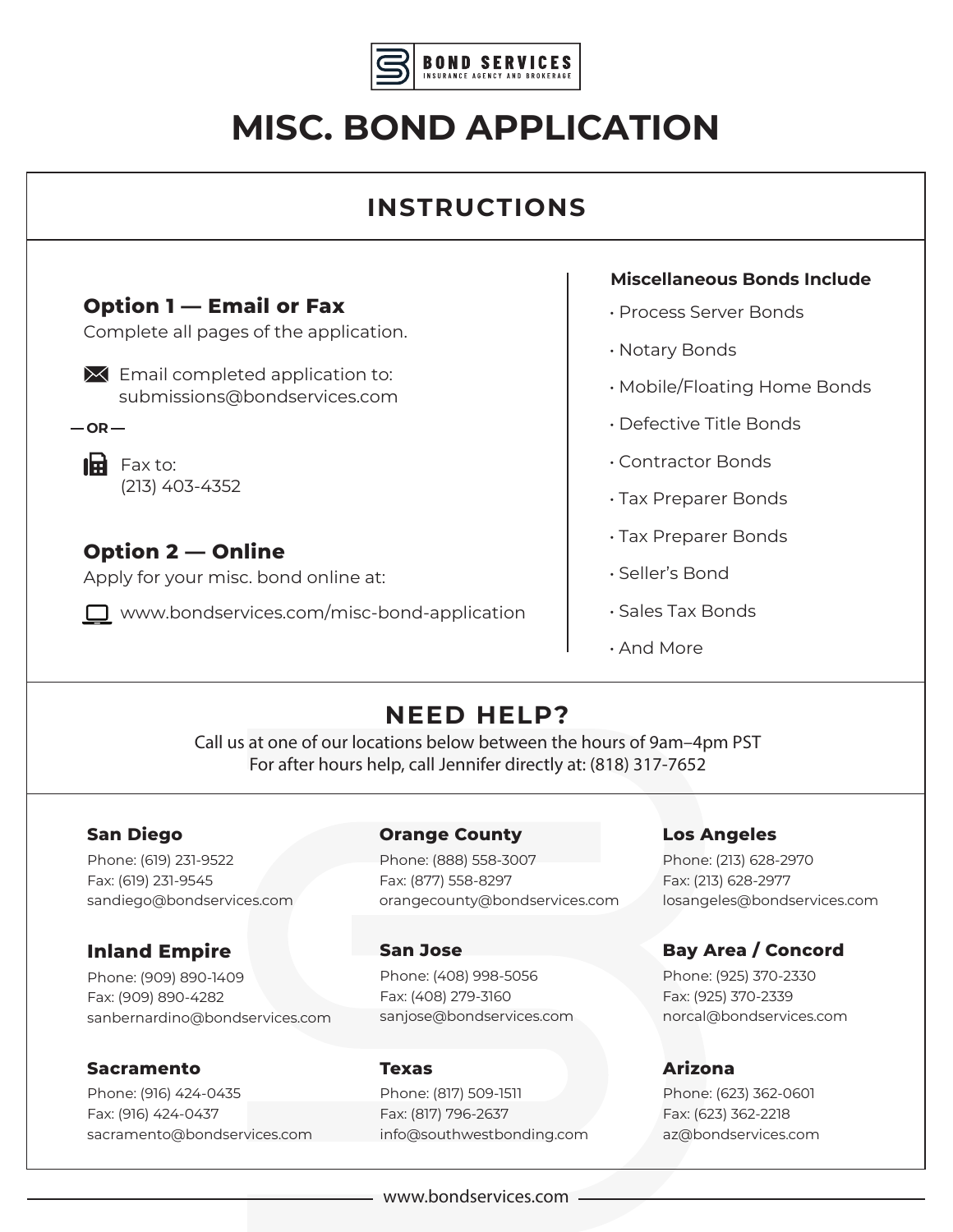

#### **MISC. BOND APPLICATION**

**Email** completed application to submissions@bondservices.com. **Or Fax** to (213) 403-4352.

| <b>Bond Information</b>                                                                                                |                                                                                   |  |  |
|------------------------------------------------------------------------------------------------------------------------|-----------------------------------------------------------------------------------|--|--|
| and Type <u>and Type and Communications and Communications and Amount and Communications and Communications and Co</u> |                                                                                   |  |  |
|                                                                                                                        |                                                                                   |  |  |
| <b>Contact Information</b>                                                                                             |                                                                                   |  |  |
|                                                                                                                        |                                                                                   |  |  |
|                                                                                                                        |                                                                                   |  |  |
|                                                                                                                        |                                                                                   |  |  |
| <b>Company Information</b>                                                                                             |                                                                                   |  |  |
|                                                                                                                        |                                                                                   |  |  |
| (As it will appear on the bond)                                                                                        | (If applicable)                                                                   |  |  |
|                                                                                                                        |                                                                                   |  |  |
|                                                                                                                        |                                                                                   |  |  |
|                                                                                                                        |                                                                                   |  |  |
| <u> Phone Number —————————————————————</u>                                                                             |                                                                                   |  |  |
| <b>Type of Business</b><br>Sole Proprietorship<br>Partnership<br>Corporation                                           |                                                                                   |  |  |
|                                                                                                                        |                                                                                   |  |  |
|                                                                                                                        |                                                                                   |  |  |
| <b>Individual's Information</b>                                                                                        |                                                                                   |  |  |
| (Owner of the company or the person we are writing the bond for)                                                       |                                                                                   |  |  |
|                                                                                                                        |                                                                                   |  |  |
|                                                                                                                        |                                                                                   |  |  |
|                                                                                                                        |                                                                                   |  |  |
|                                                                                                                        |                                                                                   |  |  |
| Married<br>Single<br><b>Marital Status</b>                                                                             | Divorced<br>Separated                                                             |  |  |
|                                                                                                                        | Social Security Number ———————————————————— Drivers LIcense Number —————————————— |  |  |